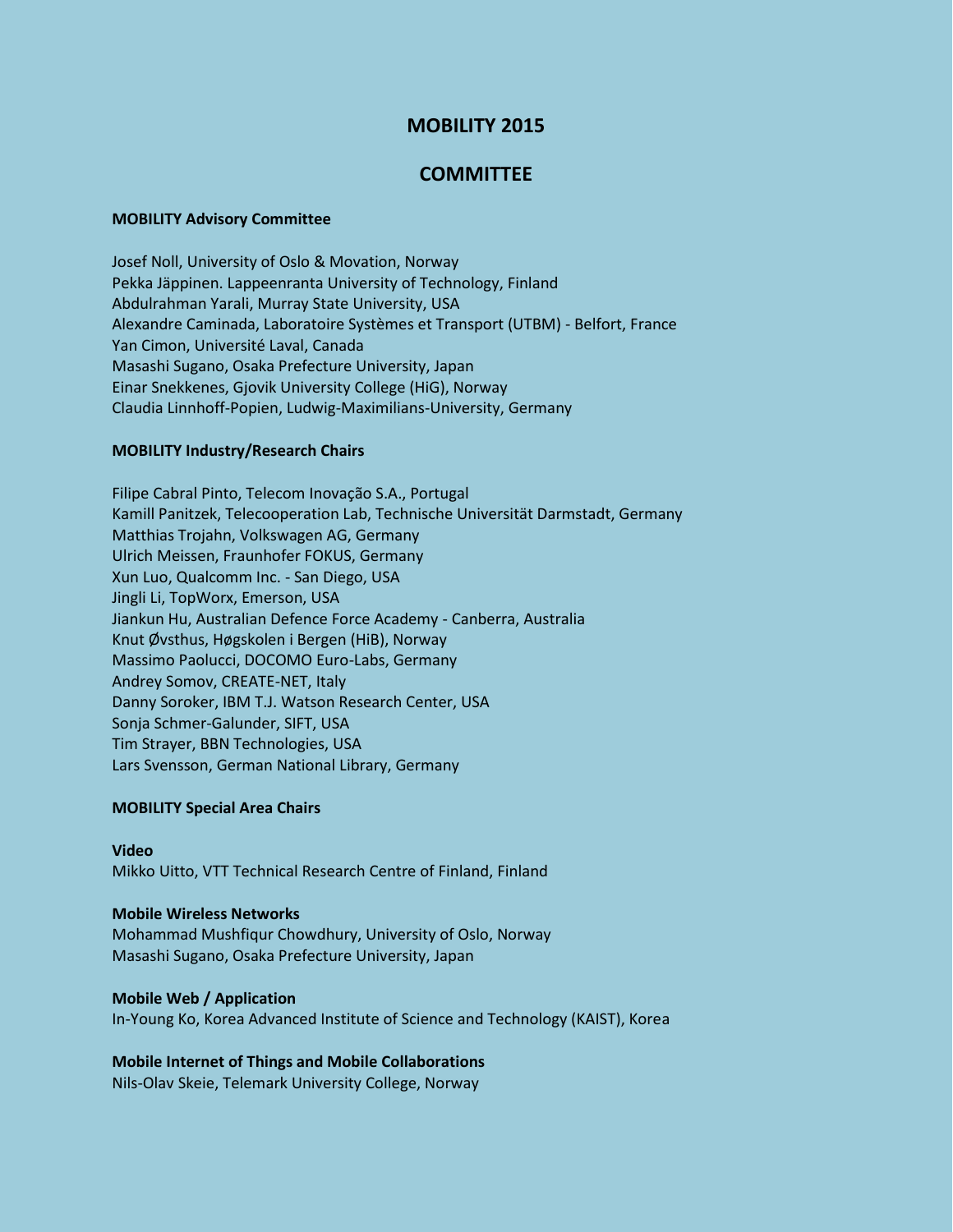### **Vehicular Mobility**

Gianluca Franchino, CEIICP - Scuola Superiore Sant'Anna - Pisa, Italy

### **Mobile Cloud Computing**

Chunming Rong, University of Stavanger, Norway

### **MOBILITY 2015 Publicity Chairs**

Waqas Aman, Gjøvik University College, Norway Swagato Barman Roy, School of Computer Engineering, Singapore Esua Kinyuy Jaff, University of Bradford, United Kingdom Hiroyuki Hatano, Utsunomiya University, Japan

### **MOBILITY 2015 Technical Program Committee**

Jemal Abawajy, Deakin University - Geelong, Australia Ioannis Anagnostopoulos, University of Central Greece, Greece Andrés Arcia-Moret, Abdus Salam International Centre for Theoretical Physics, Italy Mostafa Bassiouni, University of Central Florida - Orlando, USA Alessandro Bazzi, IEIIT-CNR, Italy Yuanguo Bi, Northeastern University, China Evangelos Bekiaris, CERTH/HIT, Greece Rajendra V Boppana, University of Texas - San Antonio, USA Paolo Bouquet, University of Trento, Italy Sokratis Barmpounakis, University of Athens, Greece Carlos Carrascosa Casamayor, Universidad Politécnica de Valencia, Spain Ciro Cattuto, Data Science Lab - ISI Foundation, Italy Ioannis Christou, Athens Information Technology, Greece Yan Cimon, Université Laval, Canada Klaus David, University of Kassel, Germany Claudia de Andrade Tambascia, CPqD Foudation, Brazil Amnon Dekel, Hebrew University of Jerusalem. Israel Emanuele Della Valle, Politecnico di Milano, Italy Raimund Ege, Northern Illinois University, USA Gianluigi Ferrari, University of Parma, Italy Lars Fischer, University of Siegen, Germany Gianluca Franchino, TeCIP - Scuola Superiore Sant'Anna - Pisa, Italy Xiaoying Gan, Shanghai Jiao Tong University, China Thierry Gayraud, Université de Toulouse, France Chris Gniady, University of Arizona, USA Javier Manuel Gozalvez Sempere, Miguel Hernandez University of Elche, Spain Zhangyu Guan, The State University of New York at Buffalo, USA Mesut Günes, University of Muenster, Germany Richard Gunstone, Bournemouth University, UK Takahiro Hara, Osaka University, Japan Jiankun Hu, Australian Defence Force Academy - Canberra, Australia Peizhao Hu, NICTA, Australia Muhammad Ali Imran, University of Surrey, UK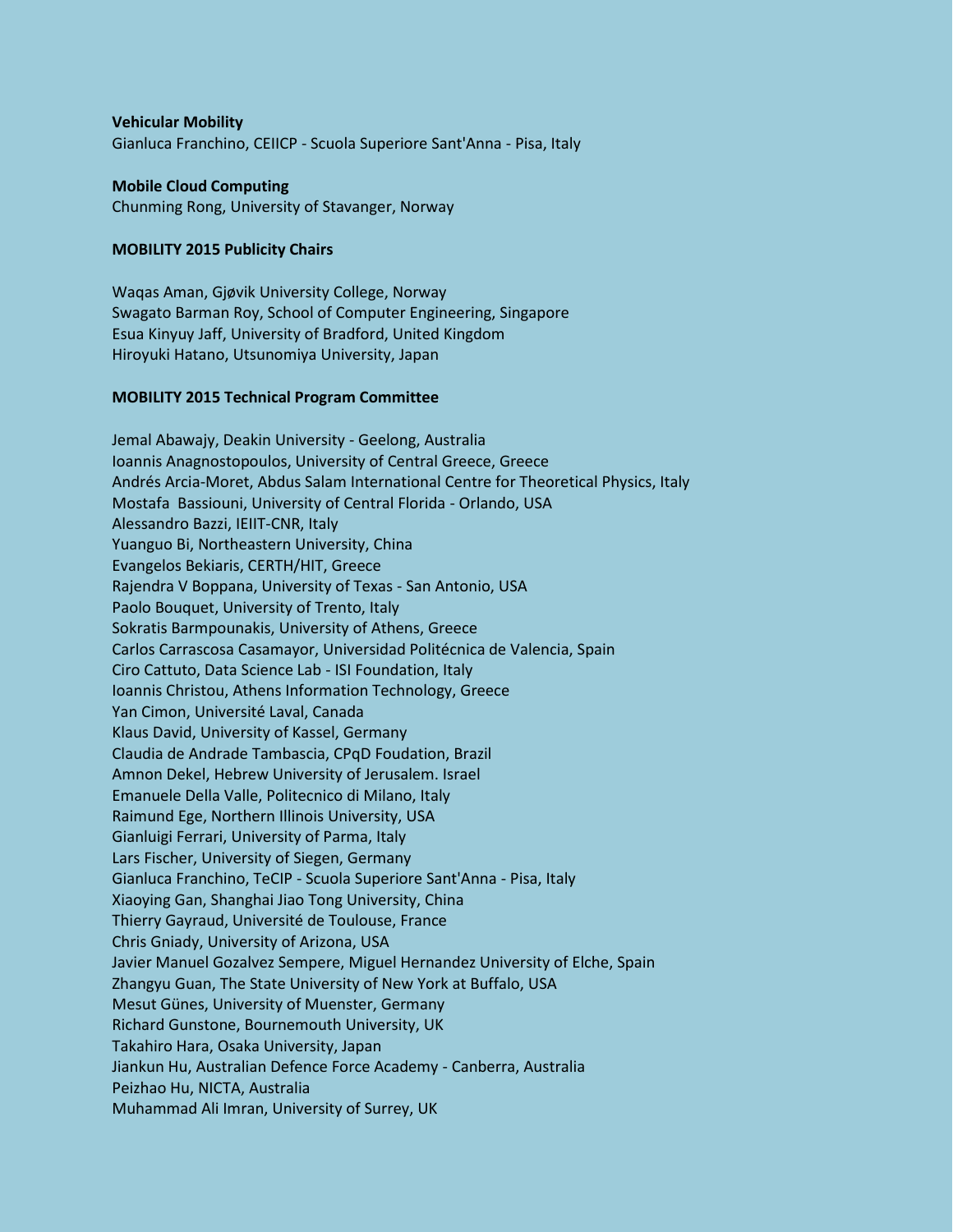Jin-Hwan Jeong, SK Telecom, South Korea Vana Kalogeraki, Athens University of Economics and Business, Greece Georgios Kambourakis, University of the Aegean, Greece Rajasekar Karthik, Geographic Information Science and Technology Group/Oak Ridge National Laboratory, USA Vasileios Karyotis, National Technical University of Athens (NTUA), Greece Kinda Khawam, University of Versailles / PRISM, France Moritz Kessel, Ludwig-Maximilians-Universität München, Germany Patrick Koeberl, Intel GmbH, Germany Sefki Kolozali, University of Surrey Guildford, UK Nikos Komninos, Athens Information Technology - Peania, Greece Ioannis Krikidis, University of Cyprus, Greece Abderrahmane Lakas, United Arab Emirates University, United Arab Emirates Qinxue Li, Guangdong University of Petrochemical Technology, China Jingli Li, TopWorx, Emerson, USA Xun Luo, Qualcomm Research Center, USA Yuanjia Ma, Guangdong University of Petrochemical Technology, China Stephane Maag, Telecom SudParis, France Dario Maggiorini, University of Milano, Italy Charif Mahmoudi, LACL - Paris 12 University, France Philipp Marcus, Institute for Informatics - Ludwig Maximilian University of Munich, Germany Kirk Martinez, University of Southampton, UK Barbara M. Masini, CNR - IEIIT, University of Bologna, Italy Constandinos Mavromoustakis, University of Nicosia, Cyprus Stefan Michaelis, TU Dortmund University, Germany Masayuki Murata, Osaka University, Japan Simin Nadjm-Tehrani, Linköping University, Sweden Adwait Nadkarni, North Carolina State University, USA Priyadarsi Nanda, University of Technology Sydney, Australia Daniela Nicklas, Otto-Friedrich-Universitaet Bamberg, Germany Fatemeh Nikayin, Delft University of Technology, The Netherlands Ryo Nishide, Ritsumeikan University, Japan Antonino Orsino, University "Mediterranea" of Reggio Calabria, Italy Shumao Ou, Oxford Brookes University, UK Knut Øvsthus, Høgskolen i Bergen (HiB), Norway Massimo Paolucci, DOCOMO Euro-Labs, Germany Evangelos Papapetrou, University of Ioannina, Greece Symeon Papavassiliou, National Technical University of Athens, Greece Hyoshin Park, University of Maryland College Park, USA Marco Picone, University of Parma, Italy Laurence Pilard, Université de Versailles, France Przemyslaw Pochec, University of New Brunswick, Canada Stefan Poslad, Queen Marry University of London, UK Miodrag Potkonjak, UCLA, USA Daniele Puccinelli, University of Applied Sciences of Southern Switzerland (SUPSI), Switzerland Joel Rodriques, University of Beira Interior - Covilhã / Instituto de Telecomunicações, Portugal Anna Lina Ruscelli, TeCIP Institute - Scuola Superiore Sant'Anna, Italy Djamel Sadok, Federal University of Pernambuco, Brazil